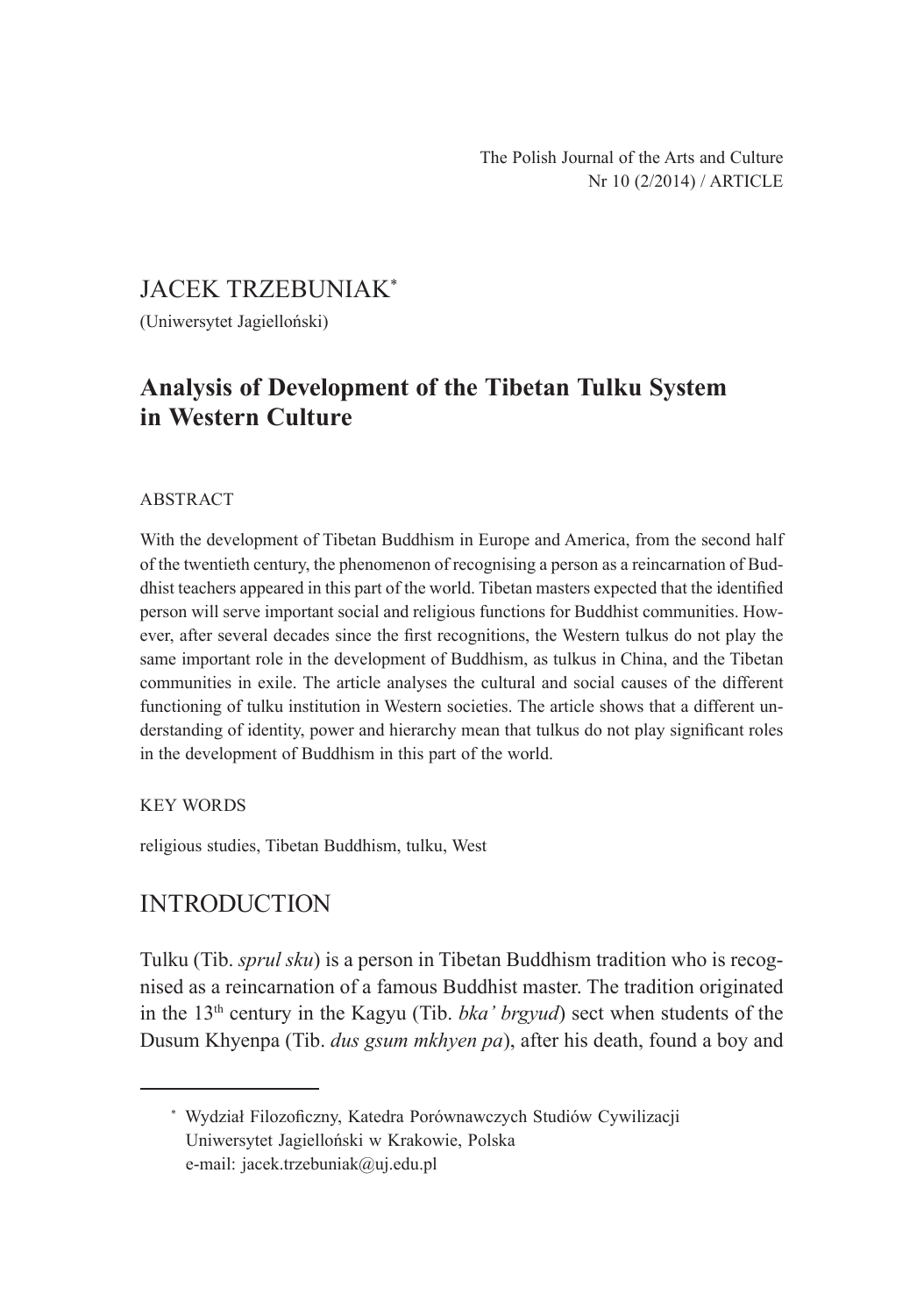recognised him as a reincarnation of their master<sup>1</sup>. In a few centuries, this tradition had become one of the most important elements of Tibetan culture, politics and religious life.

After the Chinese invasion of Tibet and intense emigration of Tibetans to India, Nepal and subsequently to the West, the first tulkus where found in America and Europe. Buddhist teachers expected that tulkus in the West would also play the same important role as in Tibet, but after a few decades of the development of this religion in the West, we can observe significant changes in tulku system in this part of the world.

The aim of the article is to analyse research on the issue that people in the West who are recognised as a tulku experience a conflict of identity due to the difference between contemporary culture and the tradition of Tibetan Buddhism. As a consequence, they are not able to fulfil the role ascribed to them by this tradition. In this article, I will try to identify the main differences between Tibetan Buddhist tradition and modern culture in the West and analyse the most important factors affecting the different understanding of tulku in the West than in Tibet.

## WESTERN WORLD AND TIBETAN TRADITION

We can distinguish two types of society, which will be useful in the further analysis:

- 1. traditional agricultural society characterized by a low degree of complexity and a small degree of adaptability. Tradition sanctioned norms and values. The Tibetan culture belongs to this category (till mid  $20<sup>th</sup>$  century) as, for hundreds of years, it has been based on standards and values resulting from the Buddhist religion. This tradition developed structures that allowed for the preservation of the system for many generations.
- 2. modern industrial societies, characterized by a high degree of complexity with many equally important systems of standards and values, with overriding rules based on rationality, guaranteeing social cohesion. These societies are highly adaptable to changing conditions and allow for a great pluralism of views. Such societies are in the West, where Tibetan Buddhism began to rapidly develop during the second half of the twentieth century.

Let us now look at how the West sees the function and objectives of tulkus, what methods they use to carry out their plans and problems encountered

<sup>1</sup> T. Laird, *Opowieść o Tybecie*, tłum. J. Grabiak, A. Zdziemborska, Poznań 2008, p. 120.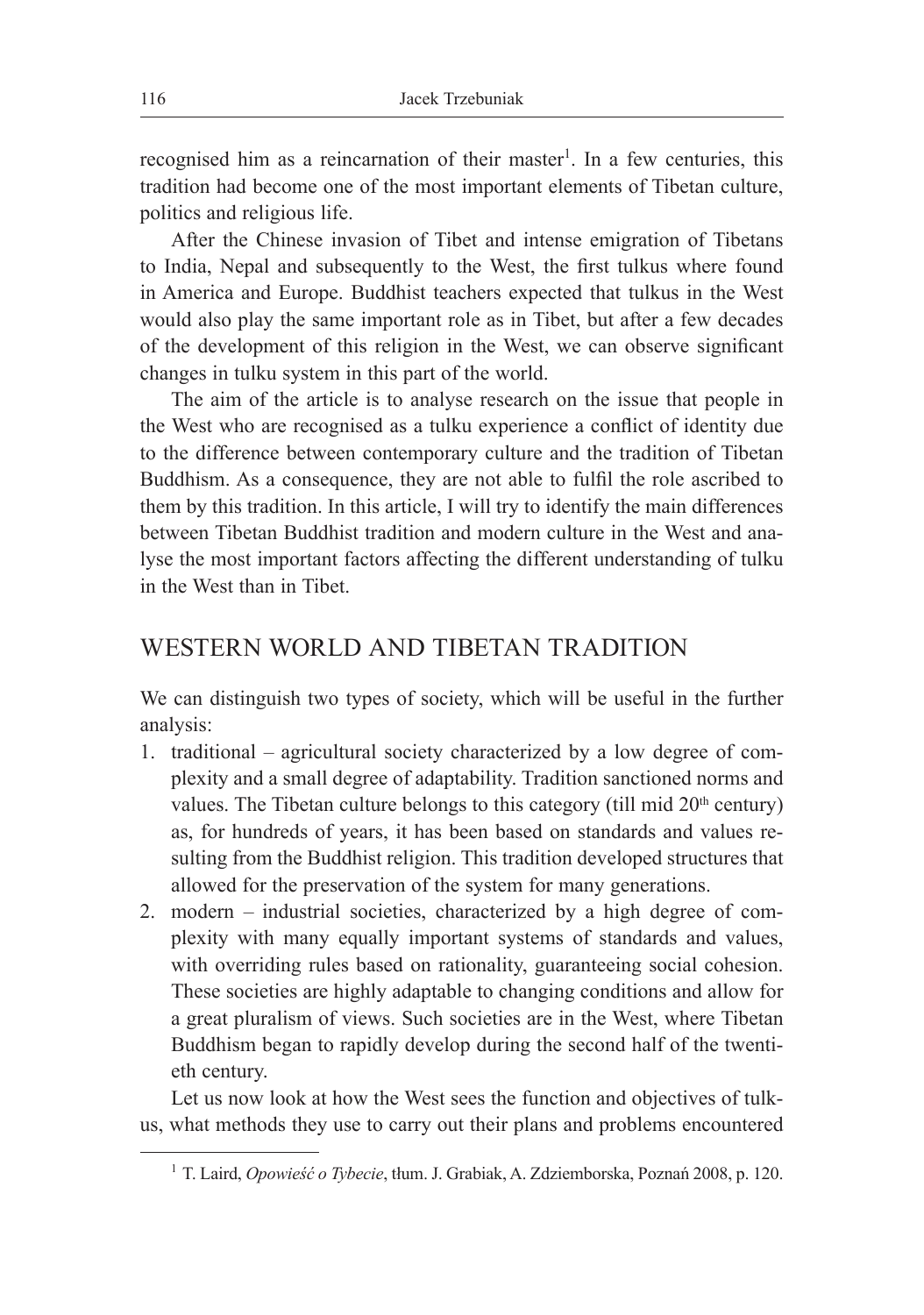by the institution. To better understand the development of the tulku system in this part of the world, I will also try to provide some understanding of the religion, spirituality, and the approach to the tradition, authority and identity in the West.

Tibetan Buddhism came to Europe and the Americas from a place subordinated to tradition where Buddhism was the dominant religion. It began to develop in a world where the understanding of the tradition and religion is different and where cultural and religious pluralism prevails. Cultural processes that took place in this part of the world over the last hundred years (the Reformation, Renaissance, Industrial Revolution, communism, the two world wars) modelled European society in a unique manner<sup>2</sup>. The Industrial Revolution triggered a wave of migration from the countryside to the cities, the shift from an agricultural economy to the industrial one, development of the media (television, internet, etc.), and widespread education. It broke down traditional social forms and began to shape a global society in which there is a plurality of religions, beliefs, traditions and identities. Many sociologists use the term 'postmodernism' to describe the culture of the modern Western world. Zygmunt Bauman, explaining what postmodernism is, states that its most important feature is the lack of social structures that can set out a framework in which it is possible to build one's identity<sup>3</sup>. It means that there is no clearly defined identity in the post-modern world; it is not imposed by tradition and everybody can change or develop their identities. The characteristics that define postmodernism are: volatility, temporality, inconsistency and incoherence. Therefore, no religion is dominant; no religion can claim the right to be the one and only. The same author suggests that in traditional cultures the social model was like a pilgrim with a goal (in the case of Tibetan Buddhism, the goal being liberation). The post-modern world has lost this pattern and the dominant approach to life is to focus on the moment only, on an experience that exhausts itself and leads nowhere. Maybe this lack of social goals makes it possible for Buddhism to develop in the West. People converting to Buddhism in this part of the world found that the ultimate goal is enlightenment.

Buddhists who arrived in the West in the 20<sup>th</sup> century found a very good ground for the development of their beliefs and practices but none of them probably expected that this development would entail great changes within Buddhism itself. The context of the recognition of tulkus in the West has

<sup>2</sup> A. Flis, *Chrześcijaństwo i Europa: studia z dziejów cywilizacji Zachodu*, Kraków 2001, p. 223–253.

<sup>3</sup> Z. Bauman, *Dwa szkice o moralności ponowoczesnej*, Warszawa 1994, p. 16.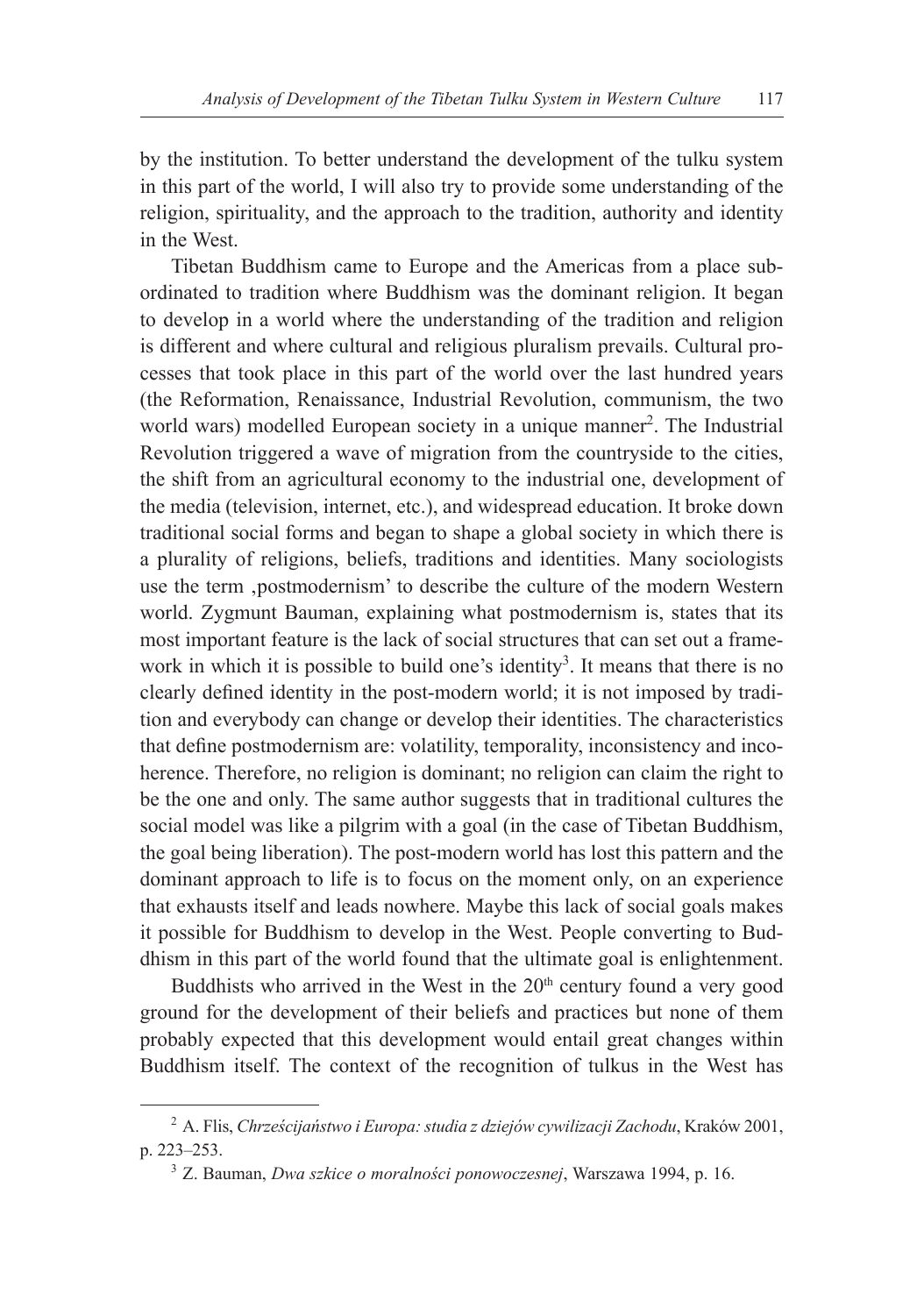differed from traditional procedures in Tibet since the very beginning. Tulkus have been recognised by important teachers of Tibetan Buddhism but the masters could not ensure a traditional Buddhist education for them and could not transfer the property that belonged to their predecessors. Recognitions did not always take place in Buddhist families; in many cases, only one of the parents considered himself a Buddhist and the other parent was often an atheist or a Christian. Also, parents were usually not sure of the consequences of such recognition. For many tulkus, a conflict arose in the case of parents who were not quite sure whether they were Buddhists and even more if they wanted their child to play the role of tulku. Osel Hita Torres<sup>4</sup> may be an example: his parents could not agree whether he should go for a traditional Buddhist education which at that time could only take place in the East (India or Nepal). Eventually, it was decided that he would be educated in the monastery. Osel had doubts about his identity and the role assigned to him, and finally left the monastery after a few years of study. He decided not to prepare for the role of a Buddhist teacher. He chose Western education and became an artist<sup>5</sup>. It was easier to accept the recognition in families where at least one parent was a Tibetan (Gesar Mukpo<sup>6</sup>, Yeshe Silvano<sup>7</sup>) but identity issues arose for many of them. In postmodern culture, identity is not predetermined and the emphasis is on freedom of choice, individuality and diversity. In this context, it was hard to accept the identity of a tulku only because a Buddhist teacher and tradition expected that. Not all such recognitions were hard to accept, for example, parents of Trinley Tulku entrusted their child to the care of several important Kagyu teachers to undergo traditional education in the East<sup>8</sup>. He has never distanced himself from the role and identity assigned to him. He has been teaching Buddhism for many years and, in interviews, has emphasised

 $4$  In 1986, the 14<sup>th</sup> Dalai Lama announced that a boy from Spain – Osel Hita Torres (born 1985) is a reincarnation of a Tibetan lama Thubten Yeshe. *Talks and Interviews with Ösel*, [online] http://fpmt.org/osel-news/talks-with-osel/ [8.04.2014].

<sup>&</sup>lt;sup>5</sup> *Tenzin Ösel Hita*, [online] http://fpmt.org/fpmt/osel/ [3.04.2014].<br><sup>6</sup> At the beginning of the 1970s in the USA famous Buddhist master Chogyam Trungpa recognised his son Gesar Mukpo as a tulku. J.-P. Flintoff, *Did I know you in a past life?*, [online] http://www.theguardian.com/lifeandstyle/2012/apr/14/western-tulku-buddhist-film-festival [9.04.2014].

<sup>7</sup> In 1973 the head of the Sakya (Tib. *sa skya*) sect recognised a small child Yeshe Silvano (the son of a famous dzogchen master – Namkhai Norbu) in Italy as an incarnation of an abbot of a few monasteries of the Sakya sect. *Khyentse Yeshe*, [online] http://www.tashigarnorte. org/eng/khyentse.html [9.04.2014].

<sup>8</sup> P. G. White, *East is West*, [online] http://www.tricycle.com/feature/east-west [4.09.2014].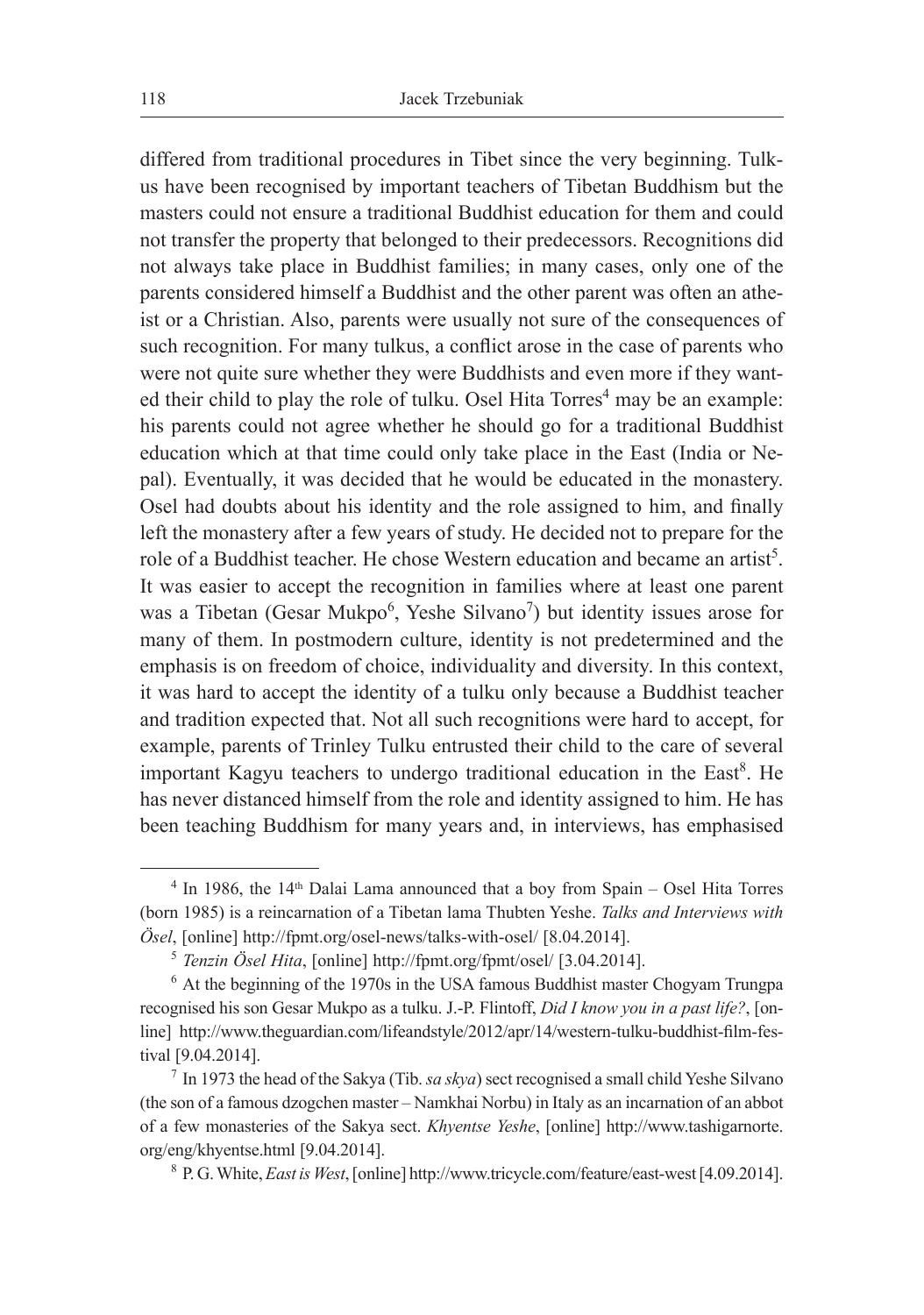that he was happy with the recognition<sup>9</sup>. The situation is sometimes different in the case of people recognised not in their childhood but as adults. For example, Tsultrim Allione has been practicing Tibetan Buddhism for many years and was appointed as a Buddhist teacher. She has been teaching Buddhism for many years so the recognition improved her authority as a Buddhist teacher<sup>10</sup>. Ahkon Lhamo<sup>11</sup> has been a spiritual teacher for many years. Having met Pema Norbu, who recognised her as a tulku, she converted to Tibetan Buddhism. Some of her students did not agree with the change while others were very happy with their teacher being an important figure in Tibetan Buddhism. In most cases, there was a lack of acceptance for the traditional consequences of the recognition or, sometimes, an attempt to isolate from this identity. However, tulkus rarely cut themselves off completely from Buddhism.

The postmodern world has changed attitudes to the authority. The respect for elders (people who know and preserve tradition) disappearing in Western societies as people gain knowledge from a variety of sources today such as the media, television and the Internet. But knowledge available from these sources is changeable and disorderly, everyone has the right to add something and everything is variable and depends on the context. The multiplicity of views and the lack of hierarchy are the reason why everyone has the right to criticise and express their opinion. In such a world, the authority of tulkus cannot be based on recognition only and the position of tulkus can be challenged. There are people who can see the organization of Buddhist communities differently than in the traditional pattern and their views must be taken into account in the pluralist context. In the world of the Tibetan theocracy where people did not question the leadership of the priests, social order was imposed by religion and tradition while in the democracy-dominated West it is common to improve and adapt social life and its patterns. In a democratic country, the community chooses its leaders not for a lifetime but rather for a few years only and such patterns of thought pervade Tibetan Buddhism in the West. Buddhists want to decide who their teacher will be and under what conditions. According to this way of thinking, it is very easy to challenge the power and authority of tulkus, in particular, as many Western Buddhists belong to that religion not by birth

<sup>9</sup> Ibidem.

<sup>10</sup> *Lama Tsultrim Allione*, [online] http://taramandala.org/about/lama-tsultrim/ [5.04.2014].

<sup>11</sup> Pema Norbu (the head of the Nyingma (Tib. *rnying ma*) sect) in 1987 recognised woman from the USA, Alyce Zeoli (born 1949) as a reincarnation of Ahkon Lhamo. *Kunzang Palyul Choling. Biography*, [online] http://www.tara.org/jetsunma-ahkon-lhamo/biography/ [9.04.2014].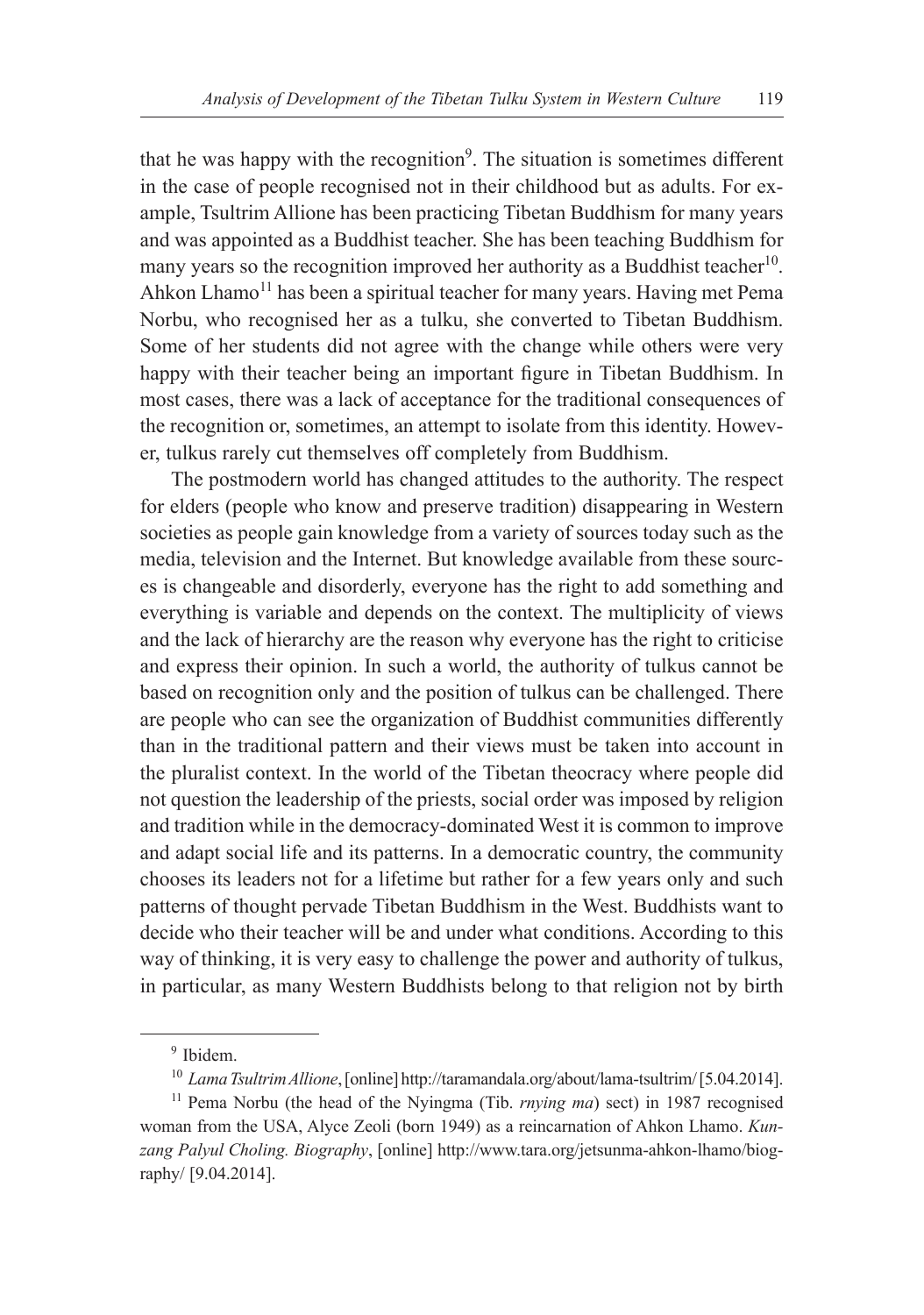but by choice and know that there are many different possibilities. Therefore, Western Buddhists seek conditions that correspond to their expectations. Of course, those new ones did not greatly influence its structure in the beginning but they come with the Western way of thinking and change the model of Western Buddhism over time.

The greatest change took place in the Kagyu sect as the dominant role in the development of the school in this part of the world belongs to a Dane Ole Nydhal - who founded the majority of the centres. Other schools have developed in the West primarily through the work of Tibetans and their changes occur at a slower rate. However, it is a problem for many Tibetan teachers to find a way of adapting the traditional teaching to the circumstances of the Western world. Some Tibetan lamas are not satisfied with the processes that take place in Buddhism in Europe and the Americas. However, there is no strict hierarchy in Tibetan Buddhism. This is both the strength and the weakness of this religion in this part of the world. On the one hand, teachers can easily set up Buddhist centes and organise religious life while, on the other hand, it is easier to change the doctrines and hierarchy of Tibetan Buddhism. Some Tibetan masters try to apply the traditional style of teaching and keep the old rules but, due to different social conditions, they do not have many students nor support.

The way in which the science and practice of Buddhism are organised in the West does not fit the concept of the tulku system very well. This institution assumes that someone recognised as a tulku is a part of the social structure based on the education, authority and power. Buddhist education thrives in the West but, in this part of the world dominated by the notion of equal rights for everyone, education should equate all. In this way, many practitioners cannot agree with the system in which a special education and role is given to the tulkus just because they are unique from birth. The Buddhist community in the West recognises that not everyone has the same spiritual abilities but the community can question a system that searches for special children to educate them as Buddhist teachers. The Western world prefers a different type of teachers, not those exceptional because of the title or birth but rather those who, through their own work and practice, gain knowledge and skills so they can help others realise their aspirations. Another problem is that the traditional education of a tulku was based primarily on the mastering of Buddhist texts but practitioners, most of whom are educated in Western schools, put more emphasis on the practical experience rather than erudition. As a result, Westerners prefer teachers who have spent many years practicing and can share their own experience. Tulkus in Tibet were often specialists in rituals and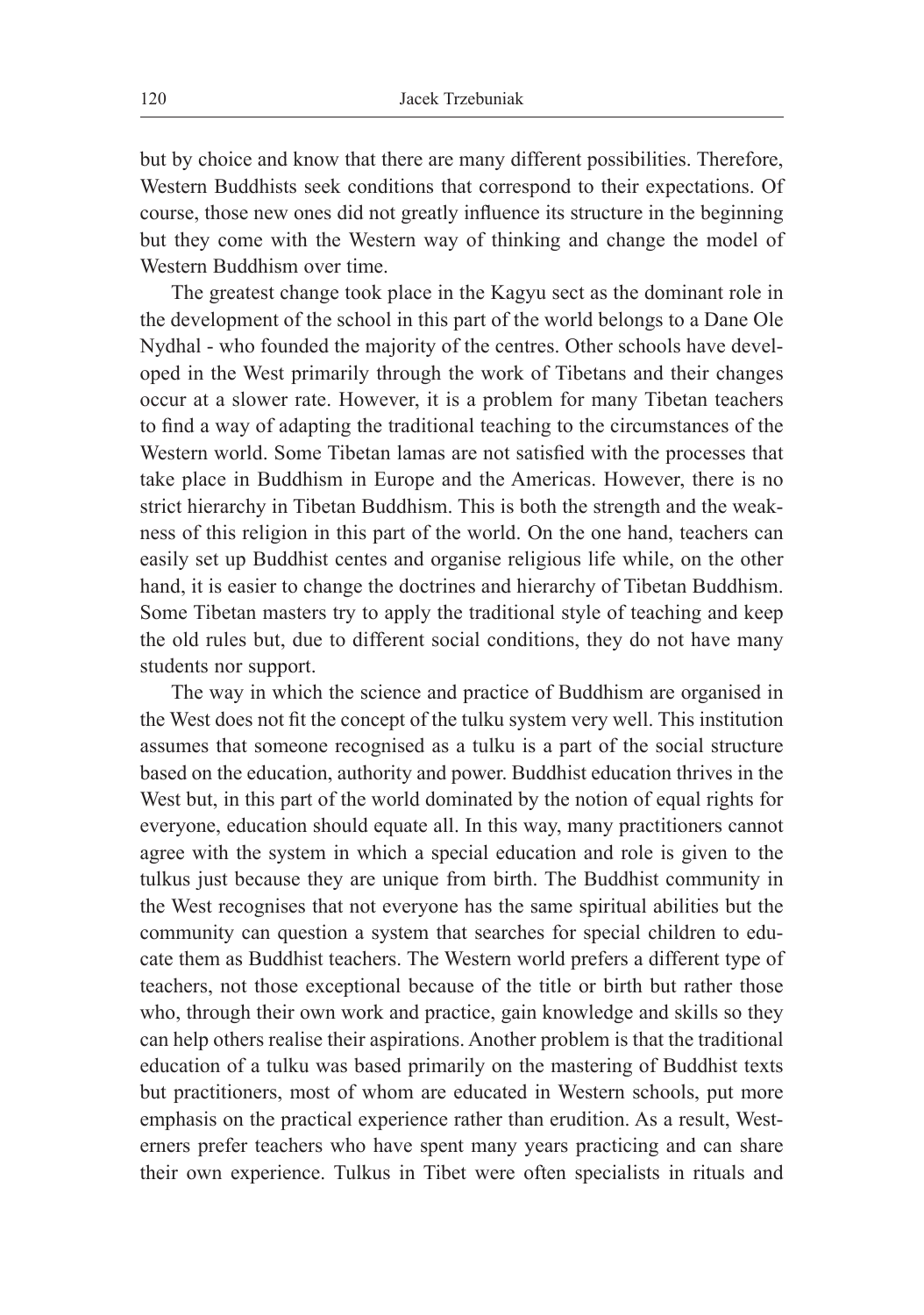ceremonies but this skill is of a lesser importance in the West. It is possible to educate tulkus differently, putting less emphasis on texts and rituals and more on the practice of meditation but, for now, most tulkus recognised in the West and educated in the East were educated according to the traditional style, which to a large extent may not match the aspirations of people in the West.

To reflect on the concept of power in the West, we can refer to the concepts of Max Weber who identified three types of domination: traditional, rational and charismatic. The rational type of authority is based on the belief in the legality of established orders and instructions made by people appointed to rule. The traditional type is based on the belief in the sanctity of the tradition and the legitimacy of its authority. The charismatic rule is based on the dedication to a person recognised as holy<sup>12</sup>. The power of tulkus in Tibet was primarily based on tradition and additionally also related to their sanctity and uniqueness. At the beginning of the development of Buddhism in the West, Buddhist teachers organised their communities in a charismatic style but the high rationality of people in this part of the world adapts this pattern to the first model, i.e. the rational one.

### THE MODERN TULKU SYSTEM

In the patriarchal world of Tibetan Buddhism most tulkus were men. There are only a few stories about such women. In that patriarchal and conservative world, great stress was put on hierarchy and authority. The tulku system worked well in Tibet because tulkus had great knowledge (intensive education) and were respected by the community (authority). As a consequence, they had political and spiritual authority over others. Tulkus enjoyed social support, were often treated as gods and people approached them with great humility. The recognition of a child was a great honour for the family. Families often told amazing stories about their children hoping that it would increase their social significance. With these three aspects (education, authority and power) combined, tulkus had a significant impact on the development of Buddhism.

Tulkus recognised in Europe and America are mostly male but the equality of men and women in the West is boosting the importance of women in Tibetan Buddhism. Additionally, more and more women occupy leadership positions in Buddhist communities. For example, Tenzin Palmo (born in England)

<sup>12</sup> M. Weber, *Gospodarka i społeczeństwo*, tłum. D. Lachowska, Warszawa 2002, p. 158–192.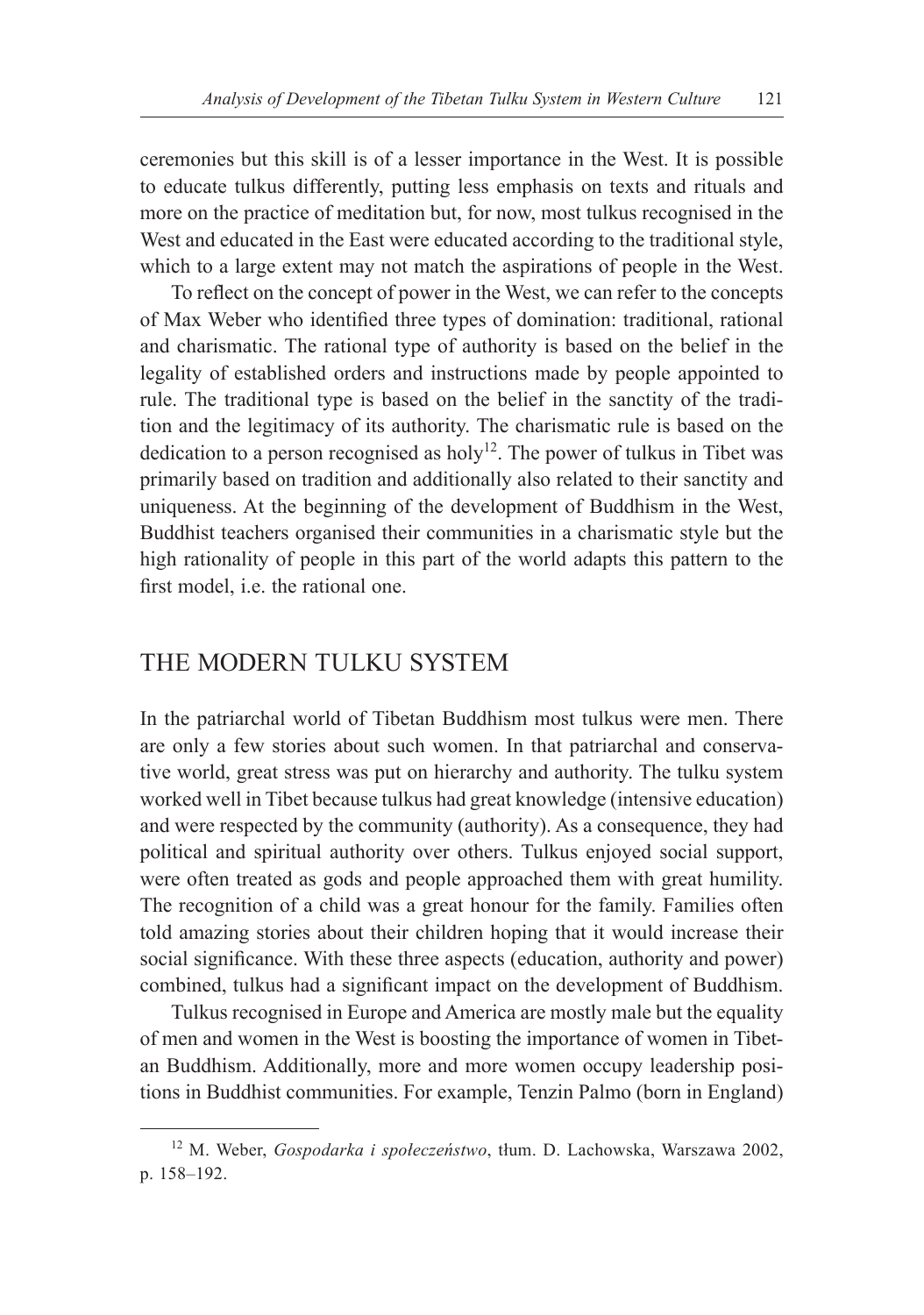enjoys authority on both Western and Eastern Buddhism. Tibetan Buddhism is gaining popularity in new countries, it is well developed in the USA and France but there are many countries (for example in South America) where this religion is only starting to create stable organisational structures. Some countries have developed centres of monastic or secular education but, in general, the possibility to educate future teachers is much less in the West than in Tibetan education centres in India, Nepal, and Bhutan. This is one of the reasons why Western tulkus do not undergo such an intense education as in the East. They also have less authority because the West is more critical and puts a lesser emphasis on listening or obedience to superiors. The fact that they are less exotic and mysterious (fewer people associate them with secret knowledge and power) than Tibetan masters can make it easier for people to judge and criticise them. Greater individualism in this region of the world means that tulkus enjoy less respect. Young tulkus have support in Buddhist communities but Christian or secular circles treat them like ordinary people; they may even encounter suspicion and criticism. Many tulkus are treated as deities in the East while the West does not have such a cultural pattern; the mentality of the people in this part of the world does not contain the idea of man as a deity (apart from the Christian understanding of Christ but this pattern applies only to Christ). Examples include Khyentse Norbu (born in Bhutan) who, in the documentary film "The words of my perfect teacher", states that he can act freely in the West but, in Bhutan, many followers consider him a god. For many tulkus, the problem is how to find their own identity between two worlds: ancient Tibet and the modern world. Such issues are mentioned by children of Tibetan lamas: Gesar Mukpo and Yeshe Silvano. They are respected in Buddhist circles but their friends and non-Buddhists approach them differently. The family often feels honoured by the recognition but hides the information about their child from the public.

It is difficult for Tibetan Buddhism to maintain its traditional form in the modern world. In order to develop in the East and West, it must adapt to other cultures. It's easier to retain traditional systems in Tibetan communities in exile, for example in Nepal, India and Bhutan where there are many institutions, monasteries and traditions resembling the patterns of ancient Tibet. However, we can also find effects of globalisation there. Buddhist communities in the West live in quite a different context, the majority of people being non-Tibetans who grew up in different cultures with, different patterns of thought and behaviour. Traditional Tibetan institutions undergo changes there so in turn the tulku system is also changing. Buddhist teacher Sakya Trizin (Tib. *sa skya khri 'dzin*) suggests that a tulku outside of the monastery system cannot fully per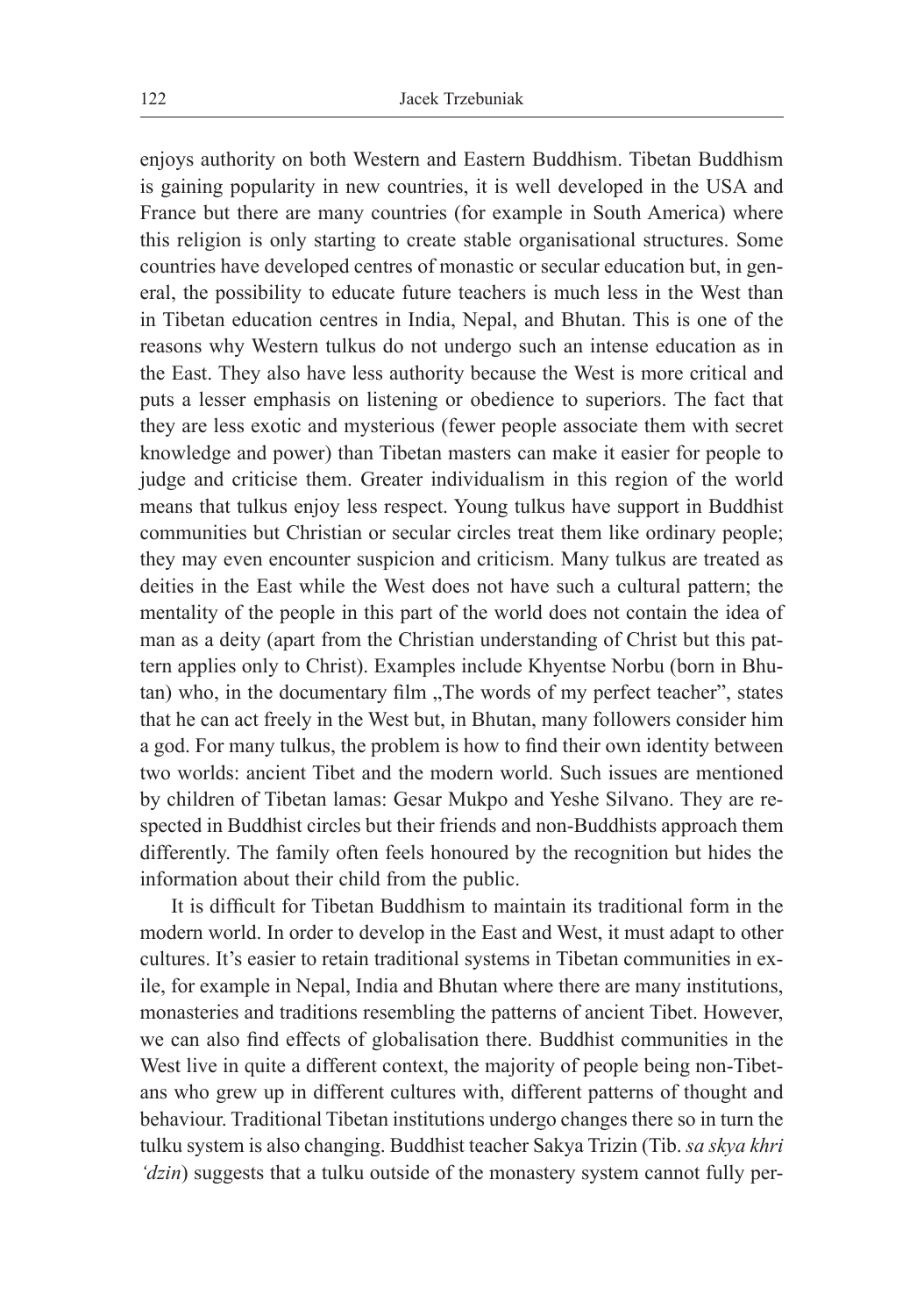form his function to propagate Buddhism<sup>13</sup>. This is traditional thinking, not accepted by many Western Buddhists. Western tulkus try to distinguish between the system (the organisation of the religious) and humanist ideas that it brings (such as kindness, compassion, self-realisation, search for truth). Gesar Mukpo explained in an interview that the most difficult aspect of being a tulku in the West arises from the expectations of people connected with this tradition. Life in the West and the social situation there do not fit the traditional system. However, he emphasised that people should distinguish the implementation of traditionally defined functions from self-realisation (in the Buddhist meaning, especially in the dzogchen (Tib. *rdzogs chen*) philosophy). Many tulkus and Buddhist teachers say that they develop through traditional activities: organising retreats, publishing books and developing a variety of institutions. But it is often the case that the developed system imposes specific functions on tulkus and not all of them feel comfortable in these roles.

A particular strength of Tibetan Buddhism in the West is that it only recently developed in this part of the world and is still building appropriate structures and institutions. It is easier to find one's place in religion under such circumstances as there is more space for new initiatives to adapt the teachings and practices to the needs of the people. It seems to be a universal law that the beginning of the development of a tradition is the most dynamic. Then, it slows down gradually, forms institutions, positions, functions and offers less and less possibilities for individual initiatives and more and more people who are part of the tradition are crammed into its operating mechanisms. After some time, life circumstances change and the system responds more slowly to the needs of the people and, as a rule, the process ultimately leads to the collapse of the tradition. The collapse often does not involve a complete disappearance but rather entails dramatic changes that give rise to a new tradition. At this point, we can recall the concept of Hegel who postulated that systems vary according to the following pattern: thesis - antithesis - synthesis. This example simplifies the mechanisms of change but it illustrates the sequence of processes well. In the case of the European culture that underwent many dynamic changes, we can take advantage of the periodification used in the history of art: medieval religion was opposite to the humanism of the Renaissance and, later, Baroque, Enlightenment, Romanticism, modernity and postmodernity. The period of the materialistic ideology and secularism of many communities in the West created a spiritual void which spiritual traditions of the East could easily enter.

<sup>13</sup> D. Barlocher, *Testimonies of Tibetan Tulkus: A research among Reincarnate Buddhist Masters in exile*, Zurich 1982, p. 134.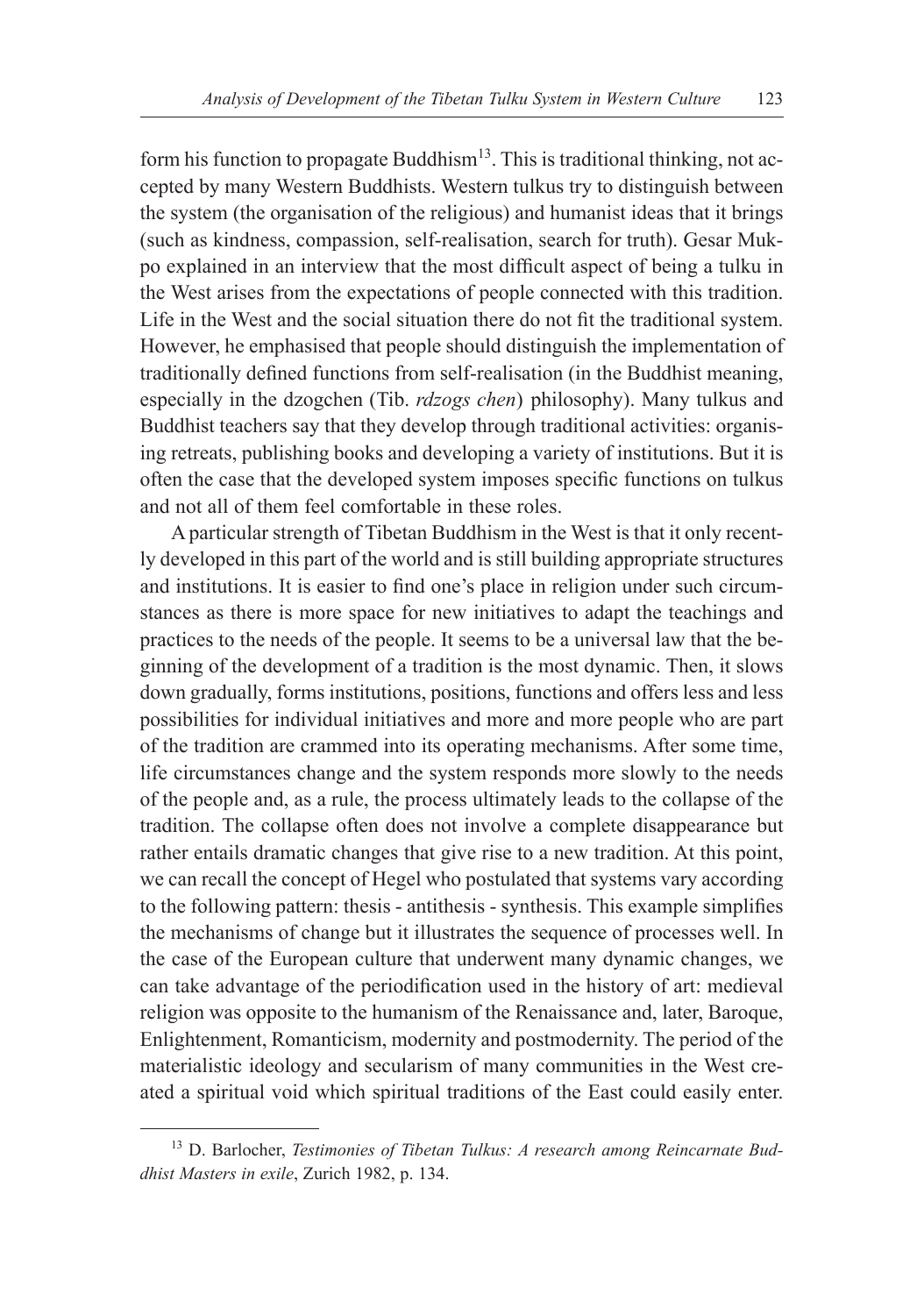However, Tibet that has remained relatively stable culturally for many centuries underwent dramatic changes due to the attack from Communist China. The tulku system appeared in Tibet in the  $13<sup>th</sup>$  century in response to the needs of people of that period; afterwards, it developed dynamically as it turned out to be a good tool for attaining the objectives of the Tibetan Buddhists. However, the system acquired its own life in time and had to act in line with mechanisms that had been created. The world is changing constantly and systems such as the tulku institution also change but stabilised structures quite often change more slowly than social conditions. This was the case with the tulku system in Tibet, particularly in the last two centuries; the system became more and more corrupt and no longer related to the realities of life<sup>14</sup>. In a broader context, this applies to the entire Tibetan culture. There were many reasons underlying the dramatic events that occurred in the mid-twentieth century in Tibet: one of the main reasons includes the ossification of Tibetan social structures that no longer corresponded to the political conditions in Asia of the 20<sup>th</sup> century.

In the second half of the 20<sup>th</sup> century, Buddhism developed in the West and emphasized inner growth: the development of positive values such as kindness and compassion or reducing anger and pride. However, with the development of organised institutions, the establishment of Buddhist centres, organisational structures, position and function, needs are also increasing along with the money and tasks necessary to maintain the integrity and development of the Buddhist community. As a result of this process, more and more people are involved with the organisational aspect of Buddhism. This is a common phenomenon that occurs not only in this part of the world but also in other places and other religions. When a religion grows it needs more activities for its own maintenance at the expense of inner reflection and philosophy. An attempt to balance these elements - work for yourself and work for others – appears in various religions. Buddhism stresses that change in the world can only be made as a result of changes within an individual. Western tulkus are faced with a difficult choice: whether to devote their lives to the development of Buddhism or focus on their inner development (understood psychologically as the development of their personality or spirituality). Certain tulkus recognise that they can pursue their dreams and aspirations through the tulku position while others find out that the role of tulku does not meet their own desires. A third possibility is that when a person accepts recognition as a tulku, wants to work for the development of Buddhism but his or her idea of a tulku is different

 $14$  D. Barlocher, op. cit., p. 182.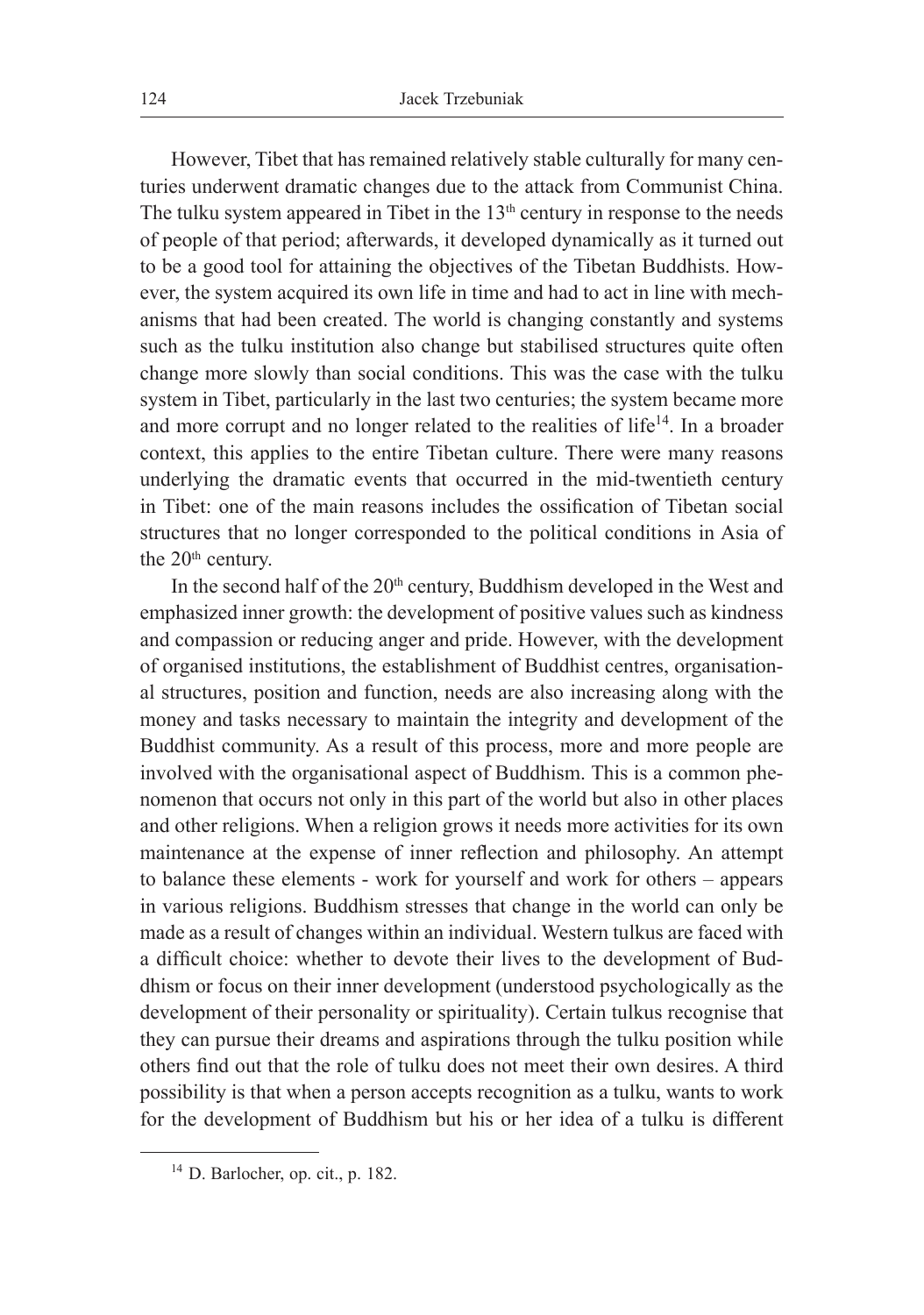than the traditional one. In the first situation, the tulku accepts tradition, in the second one, he rejects it and, in the third one, he tries to change it. All three types of reactions can be found among the Western tulkus: Trinley Tulku is an example of the first attitude; Adrien Reuben exemplifies the second one while Yeshe Silvano is an example of the third variant. As a result of dynamic changes taking place in Buddhism in the West, the last attitude is most common.

### CASE STUDY

I shall now analyse the two stories of the tulku. Antoni Ogiński born in 2000 in Poland and Senge Wangyal born in 2006 in the United States. These two stories occur in two different social and cultural contexts. In the case of Mr. and Mrs. Ogiński, both are Polish; Mrs. Ogińska has been practicing Tibetan Buddhism for several years while Mr. Ogiński is a Catholic. Tenzin Wangyal is a Tibetan born in India and a teacher of Bon; Tsering Wangmo is also Tibetan born in India and the sister of another Bon teacher: Khemsar Rinpoche. They both lived in the U.S. where they got married and their son was born<sup>15</sup>.

#### TULKU ANTONI OGIŃSKI

Antoni Ogiński was born in 2000 in Poland, the son of Piotr and Julitta Ogiński. He was recognised at the age of several months by an important teacher from Khordong (Tib. *khor dong*) lineage (Nyingma school of Tibetan Buddhism) - Chime Rigzin. Mrs. Ogińska used to participate in retreats with Chime Rigzin regularly (while he visited Poland) before his death in 2002. Julitta Ogińska treated Chime Rigzin as her main teacher of Buddhism and established a close relationship with him. When she was pregnant, she informed Chime Rigzin on the phone that she was expecting a baby. When Chime Rigzin came to Poland she took her few months old son to the retreat. During that course, Chime Rigzin announced officially that he identified her son as the tulku of his teacher from Tibet – Chokyi Gyaltsen. It was a big shock for the whole family as well as the Polish Buddhist community be-

<sup>&</sup>lt;sup>15</sup> Julitta and Piotr Ogiński agreed to talk with me in April 2011 – the information contained herein comes from that interview and websites of Khordong. I met Tenzin Wangyal a few times. The information contained here is derived from personal conversation, an interview which they gave in April 2011 for the online newspaper "Voice of Clear Light" and from websites of the Ligmincha Institute.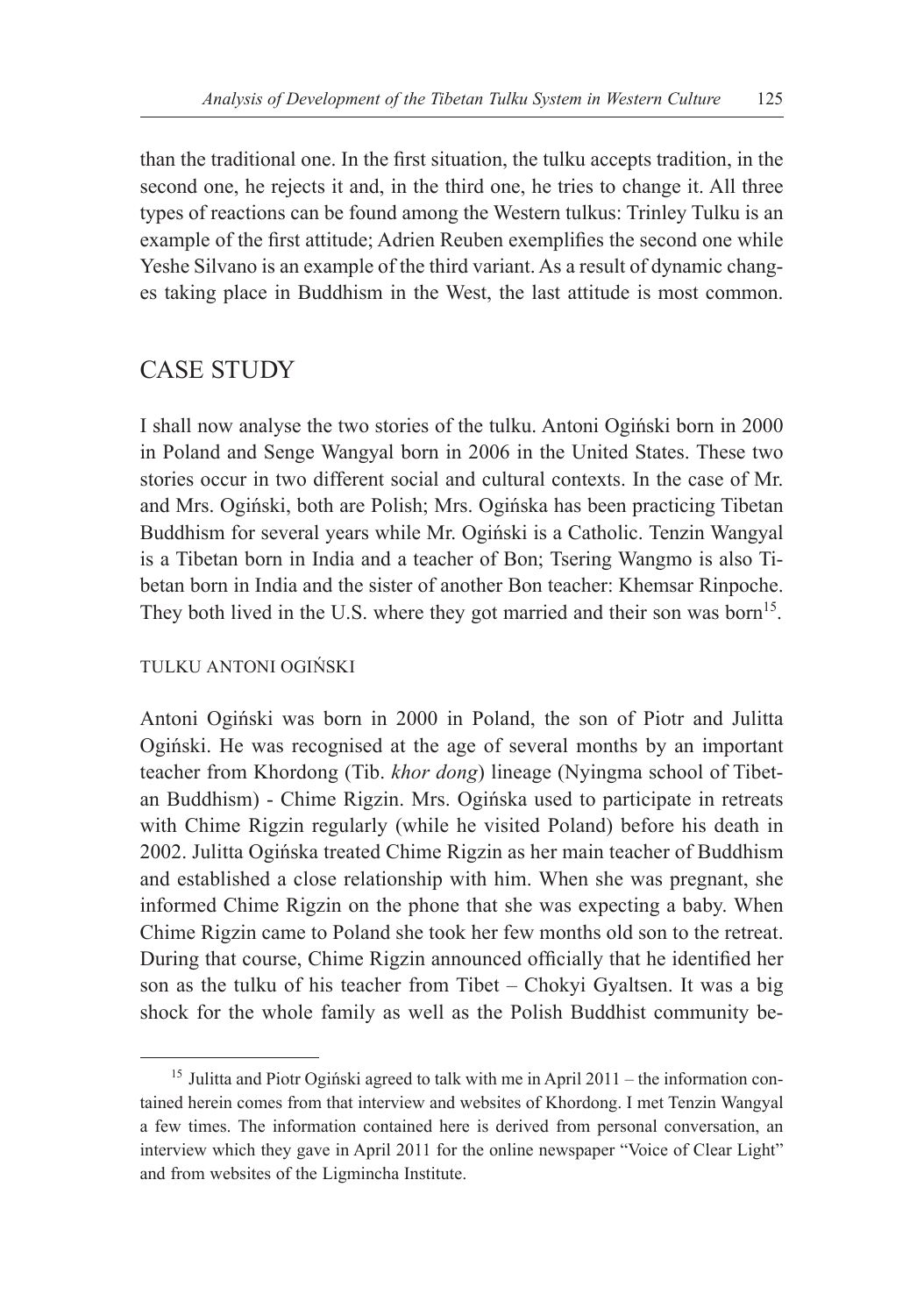cause it was the first tulku (and the only one so far) in Poland. Mrs. Ogińska received the information from her teacher concerned with what she should do after the recognition. The family went to India in 2001 where Antoni was enthroned in the monastery of the Nyingma school. In 2005, Mrs. Ogińska and her son went to Tibet where Antoni was enthroned in a Khordong monastery in the Kham region. Additionally, Julitta Ogińska exposed her son to the teachings of other Nyingma teachers. Antoni received special tutoring and instruction from different teachers. After the death of Chime Rigzin, Taklung Tsetrul has taken care of the Polish group of Khordong lineage and Mrs. Ogińska has consulted her decisions concerned with the education of her son with this teacher. Geshe Rabten has been living with the Ogińscy family in their house for the last four years. He teaches the Tibetan language, Buddhist rituals and practices.

Poles are only just getting used to the presence of Eastern religions and their ideas. Mrs. Ogińska states that she has not met with any discrimination but rather with the curiosity of other people. This tulku is currently 11 years old, attends school and receives teachings from the Tibetan teacher in the afternoons. Antoni says that he feels good at school, has no problems with teachers and other pupils but just feels sometimes that he is different than the rest of the children. The Ogińscy do not hide the information about thier son's recognition from Buddhist communities but try to avoid contact with the media. The Buddhist community of the Ningma sect expects that Antoni will be a Buddhist teacher of the Khordong lineage. Taklung Tsetrul suggested that, since the age of 13, Antoni should lead the annual ritual of the lighting of 111 111 butter lamps at the centre in Darnków. Mrs. Ogińska mentions the following difficulties stemming from the recognition: how to provide a full religious education for her son in Poland and skillfully combine a Buddhist education with life in Polish society. As a Buddhist, Mrs. Ogińska is more interested in the Buddhist education of her son than Mr. Ogiński who is Catholic and expresses more doubts and worries related to his son being educated in the Tibetan religious system.

The boy is still too young to make decisions concerned with his life. In the future, we will see whether he will accept the role of tulku or choose another path in life. Until now, the tulku role of Antoni has been accepted in the Buddhist community in Poland, but the boy does not perform any important functions in the Buddhist organisation. Based on the analysis presented in this paper, we can conclude that if the Tibetan Buddhist community in Poland wants to have Antoni as Buddhist teacher, they should define the concept and role of a tulku in Polish Buddhism.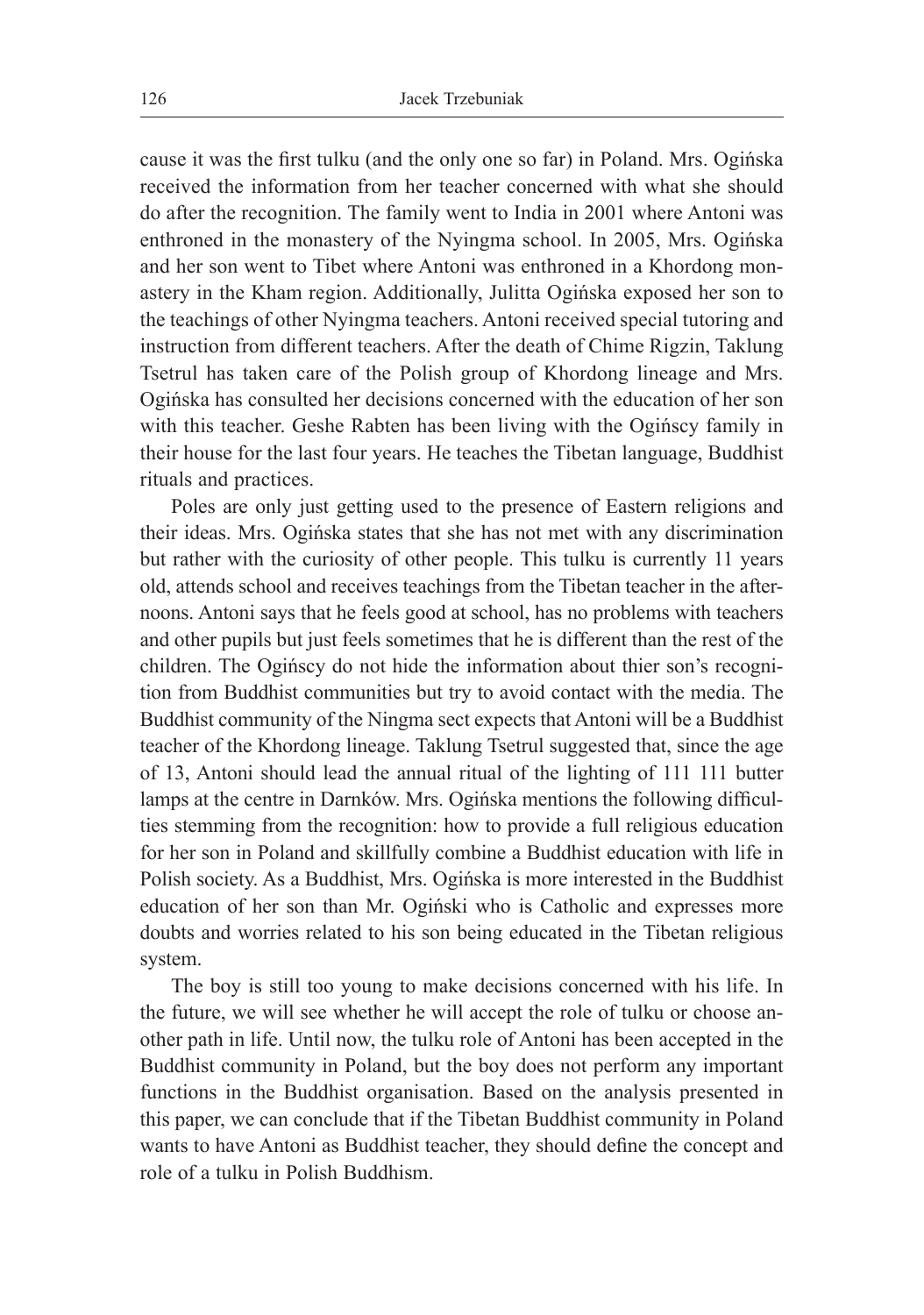#### TULKU SENGE WANGYAL

In March 2011, Senge Wangyal, the 5 years' old son of Tenzin Wangyal and Tsering Wangmo living in the United States, was recognised as the reincarnation of the 15th abbot of the Menri (tyb. *sman ri*) Monastery. The father of the child is a Buddhist teacher. Tenzin was educated in a Bon monastery in India. In 1988, he went to Italy to teach in one of the centres of the Buddhist master Namkhai Norbu and, afterwards, started to teach in Western countries. More and more students gathered each year and began to create Buddhist centres (called Ligmincha) with the main centre in the United States. In 2004, Tenzin Wangyal married Tsering Wangmo, the sister of another Bon teacher Khemsar Rinpoche. Senge Wangyal was born in 2006. In December 2010, his community in Mexico consecrated a new chorten (Tib. *mchod rten*, Sanskrit *stūpa*) 16 on the initiative of Tenzin Wangyal and many important Bon teachers came to the ceremony. Tenzin Namdak who is one of the most important figures in the Bon tradition said during the ceremony that Senge was the reincarnation of an important teacher and traditional tests should answer whose reincarnation the boy was. Tenzin Wangyal was not surprised to learn that as he (at the age of ten) was also recognised by another important Bon teacher, Sangye Tenzin, as a tulku. The boy's parents said in an interview for the "Voice of Clear Light"<sup>17</sup> newspaper associated with the Ligmincha Institute in the U.S.A. in April 2011 that they could see their son's special relationship with Buddhism even when he was very young and suspected that he could be a tulku. For example, Senge Wangyal sometimes got up in the morning to say prayers for 5 to 30 minutes before doing anything else or, on several occasions, he skilfully used ritual instruments. The boy's parents did not mention any particular dreams that often accompany the birth of a tulku.

According to the guidelines of Tenzin Namdak communicated during the stay in India and Nepal in February and March 2011, Tenzin Wangyal organised special prayers and rituals in two main Bon monasteries outside Tibet. Among others, monks from Triten Norbutse performed a special ritual related to the most important deity of the bon religion – Sipa Gyalmo (Tib. *sid pa rgyal mo*). After a few days, i.e. on February 18, Tenzin Namdak announced that Sen-

<sup>&</sup>lt;sup>16</sup> Chorten is a sacred building, which represents the state of enlightenment. Chorten is often used as a tomb, and sometimes large ones are used as temples.

<sup>17</sup> *Enthronement in Nepal. Senghe Wangyal Rinpoche Recognized as Reincarnation of 15th Menri Abbot*, [online] http://voiceofclearlight.org/component/content/article/154/263-enthronment-in-nepal [10.04.2014].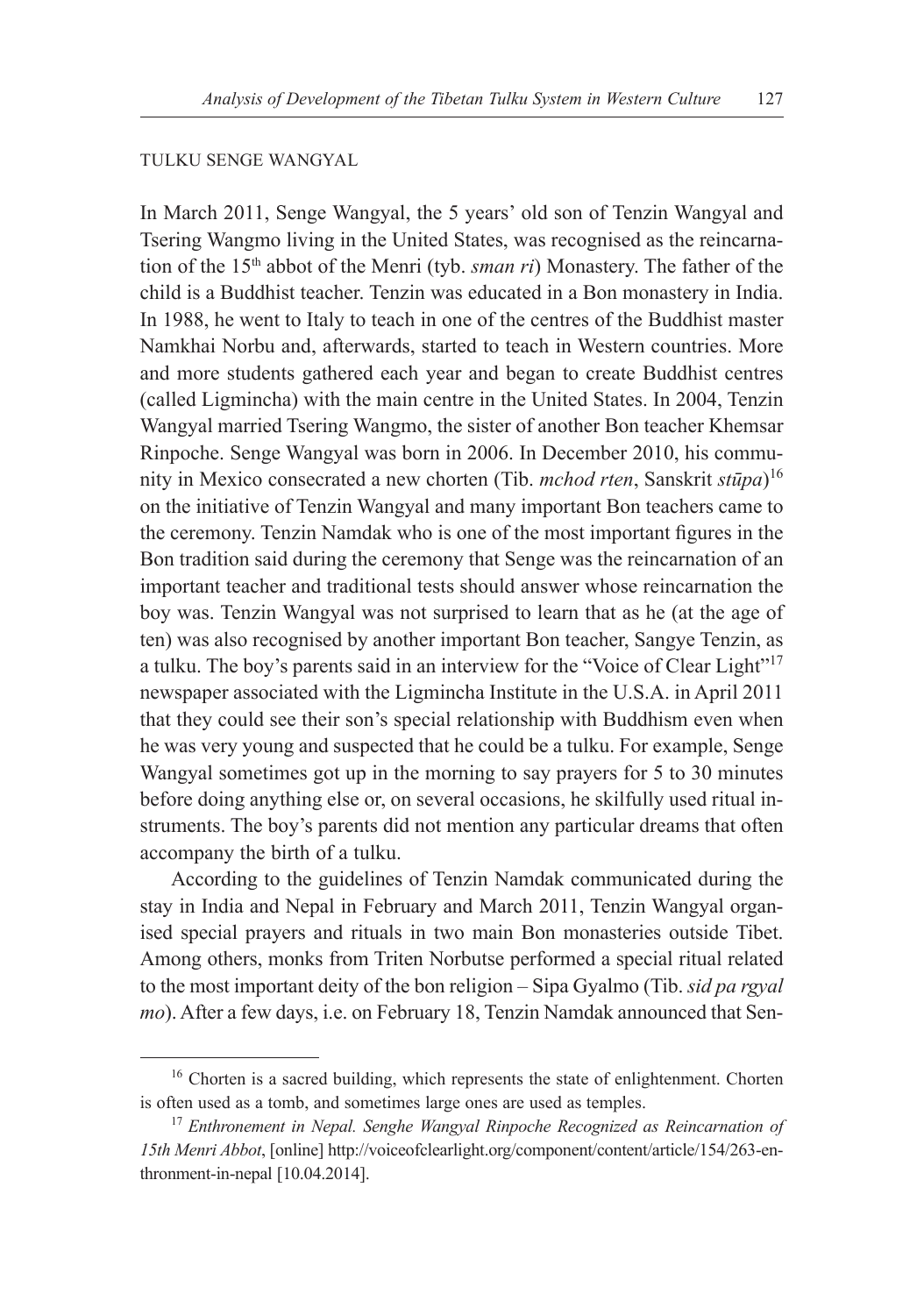ge Wangyal was a tulku of the 15th abbot of Menri. The official enthronement took place on March 8 in Nepal. Tenzin Wangyal and Tsering Wangmo said that they were very happy with the recognition. Tenzin Namdak did not impose any specific obligations on the boy and his parents. Probably it was partly because of the fact that the boy's father Tenzin Wangyal is a respected teacher and will be able to make own decisions about the future religious education of his son. Parents say that Senge will continue his school education in the United States and they plan to move to India in the future so that he can receive a full education according to the Bon tradition. They expect that their son, through this recognition and education, will become an important Bon teacher.

### **CONCLUSIONS**

I wish to sum up the facts set out in this paper. Tulkus in the East help integrate Buddhist communities; they play an important role in the dissemination of Buddhism andorganisation of Buddhist communities. Tulkus in the West teach the Buddhist doctrine, conduct ceremonies, teach meditation practices and write books. They also build and direct meditation centres. However, as a result of its development in a different cultural context, Tibetan Buddhism is changing and its institutions are transforming; this also applies to the tulku system. Buddhism is changing in the West. Tulkus do not occupy important political positions in any countries of Europe or the Americas. The Western separation of religion and politics makes it possible for the 'recognition' to be of importance for the Buddhist communities but not in political spheres. We can also observe changes in the social and cultural context of the functioning of tulkus. The authority, power, education system, identity, understanding of tradition and approach to religion in the West is different than the traditional one in Tibet. As a consequence, the role of tulkus in the development of Buddhism in the West is smaller than in the East. Tulkus found in that part of the world have identity problems, experience friction between individual ambitions and community expectations, a difference between the ancient tradition and conditions of the modern world. Due to other social, economic and cultural aspects, some institutions will disappear and some will be adapted to new circumstances. These changes occur slowly and cause friction in many aspects between people thinking in the traditional way and those who want to reform Buddhism.

The issue for tulkus in the West is that the tulku system emerged in the traditional Tibetan society and those born in the West are raised in entirely dif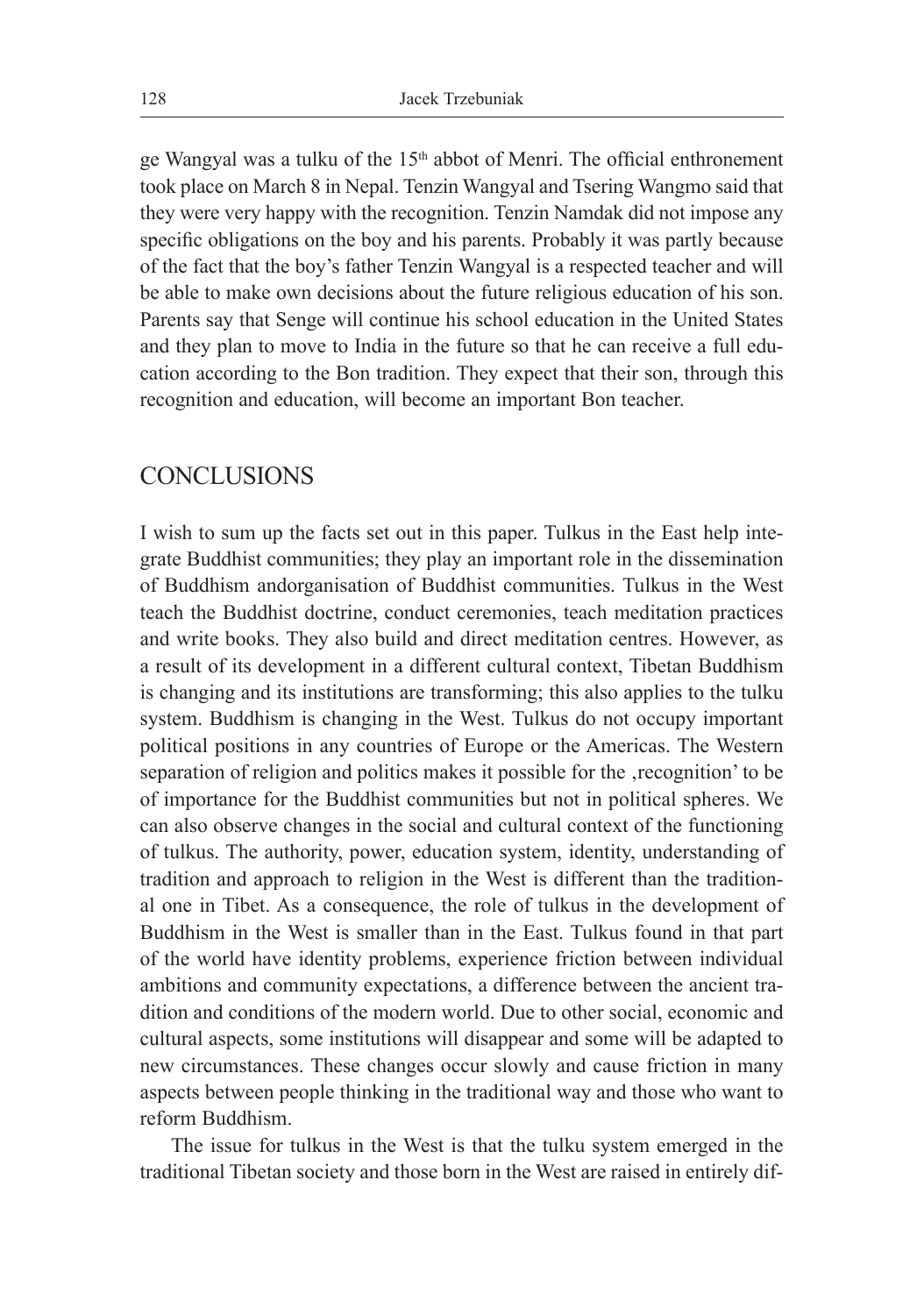ferent cultural conditions. They find themselves within the framework of the tulku system that, in many areas, is in conflict with the modern way of life. If Buddhists redefine the tulku system in Western societies, maybe they will be able to avoid the conflict but, up till now, few Tibetan teachers have decided to break away from the traditional way of thinking. Western teachers have a different approach to Buddhism but Tibetan masters still play a dominant role in Western Buddhism. Over time, the role of Western teachers will grow but, as long as people with a different approach have a decisive voice, the traditional tulku system will not be adapted to the realities of the modern world. Another aspect discussed in this work is the role of the tulku in modern Buddhism. At this moment, the system does not play such an important role in the development of Buddhism in the West as in the development of religion in Tibet. The different cultural context and changes in Tibetan Buddhism suggest that the importance of the tulku in the West will be low. Despite the great changes in Buddhist societies, areas in which the tulku system is accepted still exist. The conclusion arising from these considerations is that the tulku system will not disappear completely but it will rather play a marginal role in the development of Buddhism in the West.

#### BIBLIOGRAPHY

- 1. Allione T., *Women of Wisdom*, New York 2000.
- 2. Barlocher D., *Testimonies of Tibetan Tulkus: A research among Reincarnate Buddhist Masters in exile*, Zurich 1982.
- 3. Bauman Z., *Dwa szkice o moralności ponowoczesnej*, Warszawa 1994.
- 4. Berger L. P., *Święty baldachim. Elementy socjologicznej teorii religii*, Kraków 1997.
- 5. Chitkara M. G., *Buddhism, reincarnation and Dalai Lamas of Tibet*, New Delhi 1998.
- 6. Dziamgon Kongtrul Lodro Thaje, *Intronizacja*, tłum. J. Należnik, Krzeszowice 2002.
- 7. Flis A., *Chrześcijaństwo i Europa: studia z dziejów cywilizacji Zachodu*, Kraków 2001.
- 8. Goldstein M., *A history of Modern Tibet*, London 2007.
- 9. Kapstein M., *Tybetańczycy*, tłum. J. Hunia, Kraków 2010.
- 10. Laird T., *Opowieść o Tybecie*, tłum. J. Grabiak, A. Zdziemborska, Poznań 2008.
- 11. Luckmann T., *Niewidzialna religia*, tłum. L. Bluszcz, Kraków 2006.
- 12. Trzciński Ł., *Zagadnienie reinkarnacji w wybranych tradycjach buddyzmu*, Kraków 1992.
- 13. Mackenzie V., *Reborn in the West*, Boston 1996.
- 14. Mackenzie V., *Reincarnation: the Boy Lama*, Boston 1996.
- 15. Nattier J., *Buddhism Comes to Main Street*, The Wilson Quarterly, Washington, Spring 1997.
- 16. Norbu Namkhai, *Kryształ i ścieżka światła*, tłum. I. Zagroba, Kraków 2006.
- 17. Numrich D. P., *Two Buddhism Further Considered*, "Contemporary Buddhism" 2003, Vol. 4, No. 1.